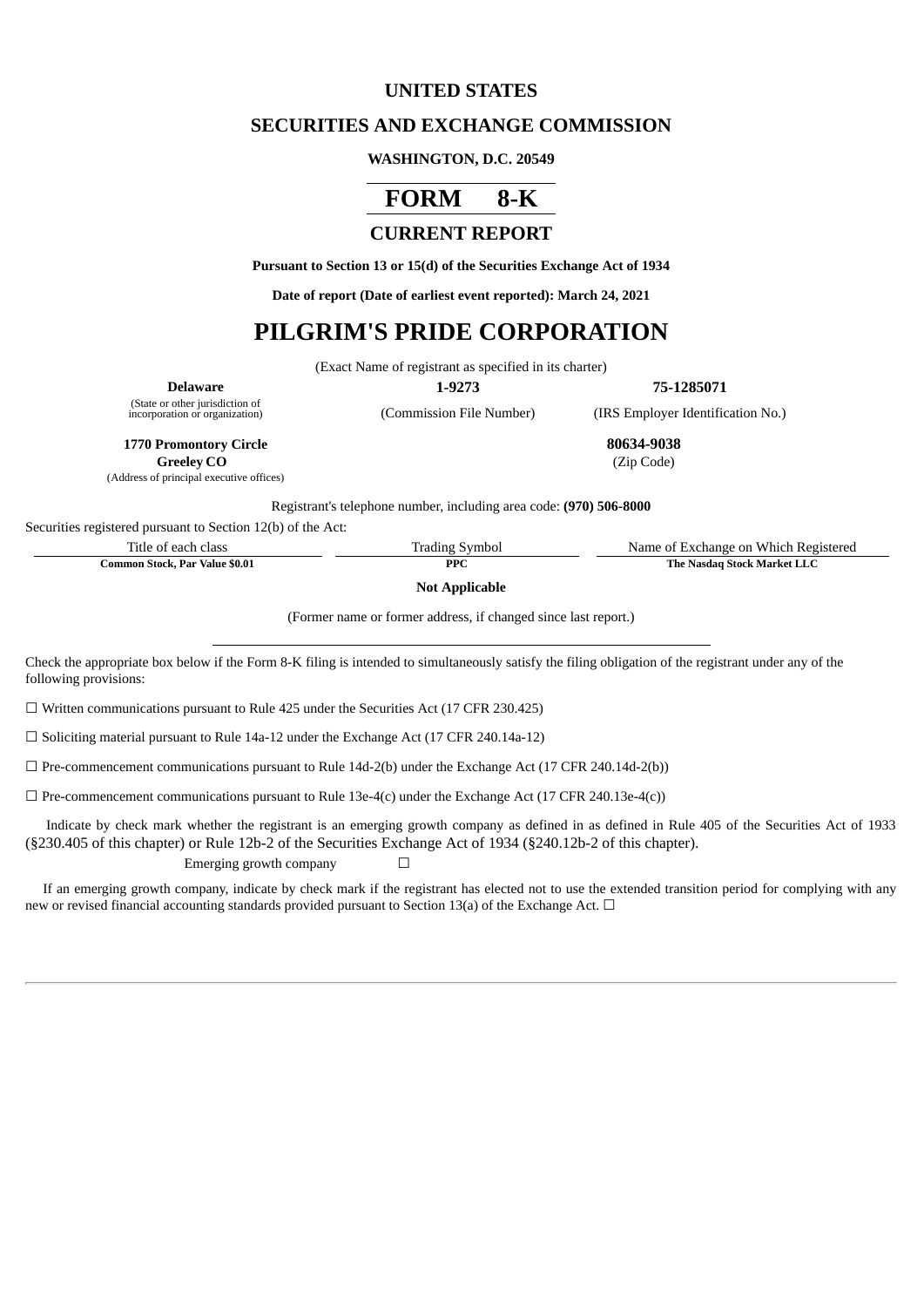#### Item 5.02 Departure of Directors or Certain Officers; Election of Directors; Appointment of Certain Officers; Compensatory Arrangements of **Certain Officers.**

On March 24, 2021, Ajay Menon was appointed to the Board of Directors (the "Board") of Pilgrim's Pride Corporation (the "Company"), effectively immediately, to fill the vacancy left on the Board following the passing of longtime Board member Charles Macaluso. Mr. Menon, who will serve as an Equity Director on the Board and as a member of the Equity Nominating Committee, will be nominated for election by our stockholders at the 2021 Annual Meeting of Stockholders.

Mr. Menon is currently the President and CEO of Colorado State University Research Foundation ("CSURF"), and has been in this role since October 2019, where he is responsible for the protection, management and commercialization of intellectual property resulting from research at Colorado State University ("CSU") and oversees the services that CSURF provides to both CSU and its affiliated institutions. He is also a current board member of Liberty Media Acquisition Company, a newly incorporated company formed for the purpose of effecting business combinations with one or more businesses. Mr. Menon served as Dean at CSU Colleges of Agricultural Sciences from July 2015 to October 2019 and Business from July 2002 to June 2015. In both these roles, he served as the chief administrative and academic officer shaping each College's strategic direction, academic programs, budgets, and external relationships. He served as Colorado's first Chief Innovation Officer under then-Governor John Hickenlooper from November 2011 to August 2013, where he helped established and lead the Colorado Innovation Network to develop an ecosystem that cultivates entrepreneurial and innovative activities. Mr. Menon holds a Ph.D. in Marketing and joined CSU in 1991 as a member of the Marketing Department faculty.

Mr. Menon will receive the standard director compensation arrangement for service on the Board received by our non-employee directors and disclosed in our annual meeting proxy statement.

Also on March 24, 2021, the Board approved a compensation package and certain equity grants for Matthew Galvanoni, the Company's Chief Financial Officer. The Board approved a compensation package for Mr. Galvanoni that includes (i) a base salary of \$500,000, (ii) after 60 days of employment, eligibility to participate in the Company's benefits programs including group medical, vision and dental plans, life and long-term disability insurance and a 401(k) plan; (iii) a homeowner relocation package through CARTUS relocation services; (iv) eligibility to participate in the Company's annual incentive program with an individual annual bonus target equal to 100% of base salary and a maximum payment of 200% of base salary, with such bonus pro-rated for any partial year of service; and (v) reimbursement for 60 days of COBRA premiums incurred by Mr. Galvanoni prior to his becoming a participant in the Company's group health plans. In the event that Mr. Galvanoni voluntarily resigns his employment or is terminated for cause before the second anniversary of the commencement of his employment, he will be required to repay the relocation package and COBRA reimbursement amounts described above. As part of the compensation package, the Board also approved two grants of equity to Mr. Galvanoni:

- a. a grant of fully vested shares of the Company on April 1, 2021 equal to the number of shares with a fair market value of \$200,000 on the date of grant; and
- b. a grant of performance vesting awards under the Company's 2021 Long-Term Incentive Program equal to 27,350 performance stock units at target, with a maximum award size of 200% of target. Following a performance period ending December 26, 2021, the RSUs earned based on 2021 performance will vest over a three-year service period and settle on each of December 31, 2022, December 31, 2023 and December 31, 2024.